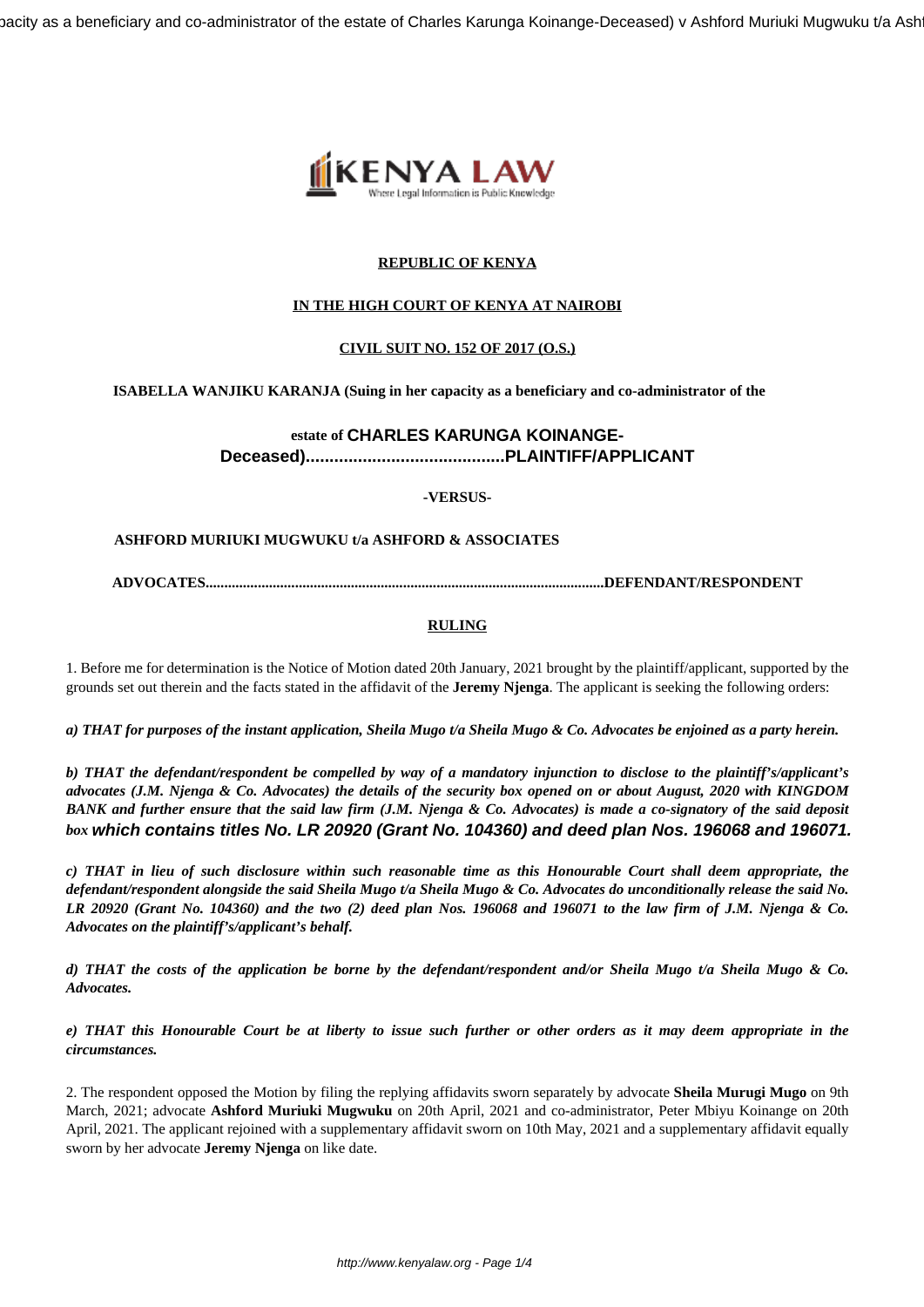3. At the directions of this court, the parties filed and exchanged written submissions to the Motion.

4. I have considered the grounds set out in the Motion, the facts deponed in the affidavits supporting and opposing the Motion, and the rival submissions on record alongside the authorities cited.

5. A brief background of the matter is that the applicant being one of the administrators of the estate of Charles Karunga Koinange ("the deceased") instituted the suit against the respondent by way of Originating Summons and sought *inter alia*, orders to the effect that the respondent delivers a fully itemized and detailed schedule of all properties/assets/documents/securities in his possession in respect to the estate of the deceased, as particularized in the plaint. Upon hearing the Originating Summons, this court in the judgment delivered on 14th November, 2019 allowed it and set out various conditions in order to protect the interests of the parties and that of the estate of the deceased. Among the conditions set out were that the administrators to the estate would ensure to pay any and all outstanding legal fees owing to the respondent and in the event that they are unable to do so, then the respondent be at liberty to retain such securities as may be sufficient to discharge his fee note.

6. From the instant Motion, it is clear that three (3) main orders are being sought, which I shall address hereunder.

7. The first prayer is the joinder of Sheila Mugo t/a Sheila Mugo & Co. Advocates as a party to the suit. On the part of the applicant, it is argued that since the aforementioned advocate participated in the execution of a consent regarding custody of the title documents particularized in the order, then she ought to be made a party for the purpose of enforcement of any orders against her. In the supplementary submissions, the applicant cites the case of **Kenya Medical Laboratory Technicians and Technologists Board & 6 others v Attorney General & 4 others [2017] eKLR** where the court reasoned that:

**"…the main purpose of joining parties is to enable the court to deal with matter brought before it and to avoid multiplicity of suits. It is a fundamental consideration that before a person can be joined as party, it must be established that the party has an interest in the case. In addition, it must be clearly demonstrated that the orders sought in the suit would directly and legally affect the party seeking to be enjoined."**

8. The respondent through the respective replying affidavits filed states that, advocate Sheila Mugo at all material times represented and continues to represent its legal interest in the matter. In his submissions, the respondent contends that to seek to enjoin the aforementioned advocate as a party to the suit will not only constitute bad precedent but will serve no useful value.

9. Upon my consideration of the above rival positions, I am convinced that since advocate, Sheila Mugo, is the advocate at all material times on record for the respondent and therefore acting in her professional capacity in the suit. It would therfore be unnecessary and untenable to have her enjoined as a party therein. In so finding, I am guided by the following decision by the Supreme Court in the case of **Peter Odiwuor Ngoge t/a O P Ngoge & Associates Advocates & 5379 others v J Namada Simoni t/a Namada & Co Advocates & 725 others [2014] eKLR** quoted in the submissions of the respondent:

**"It is clear to us that, when an advocate represents his or her client in any matter, his or her position rests on a purely professional platform; and such advocate should not, as a player of a professional role governed by law, be enjoined as litigant, whether in that very matter, or on appeal, in respect of any acts or omissions in the conduct of the cause. The advocate, on the question of such joinder, will benefit from a cover of privilege, even though he or she remains**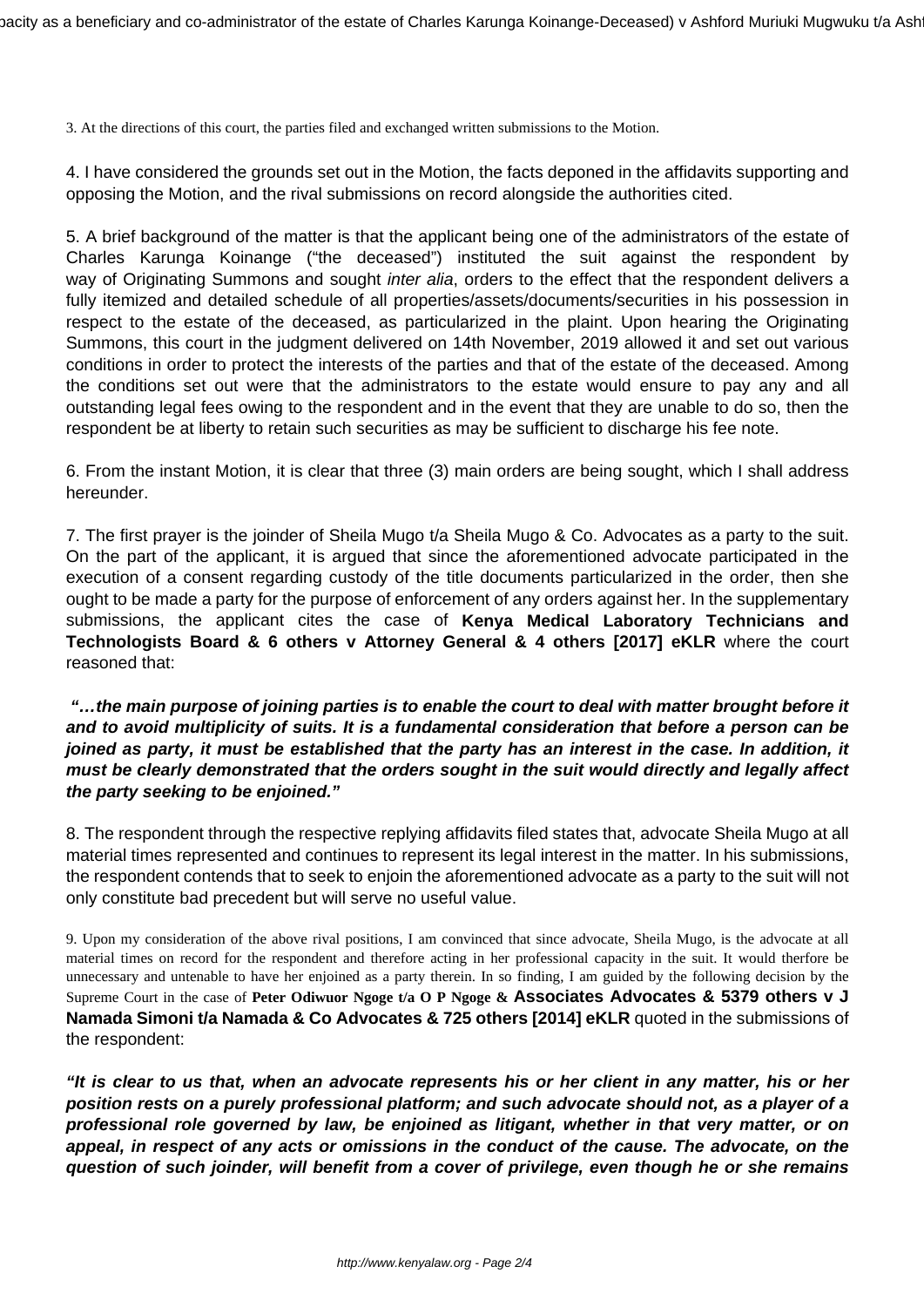# **amenable to suit for any professional negligence or malpractice, in a personal capacity, and in separate action, in the relevant trial Court."**

10. The second prayer seeks a mandatory injunction. On the part of the applicant through her affidavits and that sworn by Jeremy Njenga, the position is that despite the existence of negotiations and a consent to the effect that the parties' respective advocates open a joint safe deposit box account for the purpose of storing the title documents particularized above, the advocate for the respondent has unilaterally gone ahead to open such account in the name of Sheila Mugo & Co. Advocates to the detriment and disadvantage of the applicant, and for which she is the sole signatory. The applicant further submits that in view of the existence of the consent dated 17th July, 2020 and the apparent breach of the same by Sheila Mugo, there is need to grant the injunctive order sought.

11. On her part, Sheila Mugo in her replying affidavit stated that while there had been ongoing discussions on the opening of a joint account in the names of the parties' respective advocates, no consent was filed. The advocate stated that she had made proposals to Jeremy Njenga, the advocate for the applicant, on suitable banking institutions with which to open a joint safe deposit box account but that the said advocate was not satisfied hence no consent was recorded. The deponent further denies ever opening an account with Kingdom Bank (formerly Jamii Bora) for that purpose, and her averment is echoed in the replying affidavit of Ashford Muriuki. In his submissions, the respondent argues that the account being referred to by the applicant is non-existent.

12. Upon perusal of the record and material presented before me, I have not come across anything to indicate or confirm the existence of the account referred in the instant Motion held by the firm of Sheila Mugo & Co. Advocates with Kingdom Bank. Moreover, while it is apparent from the record that the advocates for the parties herein had previously been engaged in discussions on the opening of a joint account for the purpose of depositing the abovementioned title documents, the consent being referred to by the applicant and dated 17th July, 2020 was hand written and there is no credible evidence to show that the same or any other consent was filed to that effect and/or adopted as an order of the court. As such, I am not convinced that the present circumstances are suitable for the granting of mandatory injunctive orders.

13. The third and final order sought relates the unconditional release of the relevant title documents by advocate Sheila Mugo, to the advocate for the applicant. The applicant is of the view that given the current circumstances, it would be fair to have the title documents/securities released to her advocate since there is no justification for the respondent's advocate to continue holding them unilaterally. Her view is supported by the averments made in the supplementary affidavit of Jeremy Njenga.

14. In reply, the respondent states and submits that the title documents can only be released upon settlement of his bills since the said titles are being held as security for legal fees.

15. From the record, it is apparent that there are some outstanding legal fees owing to the respondent by the applicant and that taxation proceedings in respect to such fees is ongoing. In the judgment delivered on 14th November, 2019 this court had ordered that in the event of unsettled fee notes/bills, the respondent was at liberty to retain such securities as may be sufficient to discharge such fee notes. In the circumstances, it would not be a proper exercise of my discretion to order the release of the relevant title documents at this stage.

16. The outcome therefore is that the Motion dated 20th January, 2021 is hereby dismissed. That notwithstanding, I deem it necessary to make the following orders in view of earlier negotiations between the parties and in the interest of the parties, and of substantive justice: